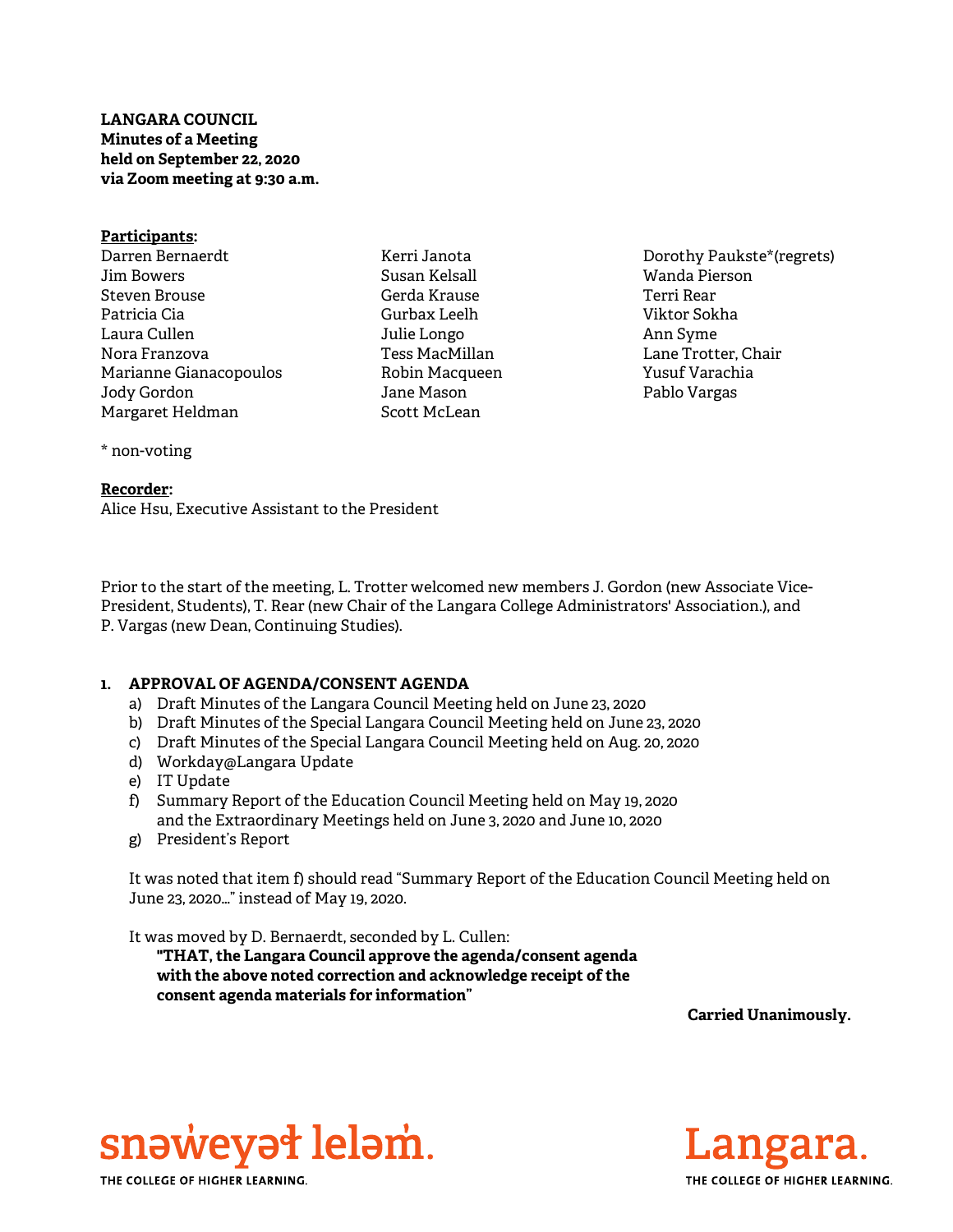## 2. FOR INFORMATION

# a) Enrolment Update

- M. Heldman gave a presentation to review the following enrolment numbers in 2019 and 2020:
- Summer Semester Regular Studies enrolment numbers in seat counts,
- a weekly report on numbers of applications for the Spring 2021 Semester and enrolments for the Fall 2020 Semester to-date,
- Fall Semester enrolment numbers by seats at a number of days throughout the registration period in regular studies, and
- Fall Semester enrolment numbers by faculty and division passing the stable day last day to drop regular semester courses for 70% tuition refund.

L. Trotter advised that overall the Fall 2020 enrolment numbers are much better than expected and it made the anticipated deficit more manageable. He thanked everyone for their hard work.

Discussions ensued and members' questions were answered.

# b) Budget Update

V. Sokha advised that the Finance department is working on the Q2 forecast report for fiscal 2020/21 that is due to the Ministry on October 1, 2020. Having passed the stable day helps the Finance to produce more accurate forecasts particularly for revenue. As many decisions will be made based on the forecasts, the accuracy of the forecasts is important. To help improve the accuracy, V. Sokha encouraged everyone to review their budget and advise the Finance if any large amount of previously approved expenses might not be spent. At this point, a deficit is still anticipated as presented to the Langara Council at the special meeting held in August.

Discussions ensued and members' questions were answered.

## c) Interim Working Off-campus Guidelines Update

J. Mason advised that the Working Off-campus Guidelines were first implemented in March 2020. The initial version was created within a short time as the College moved to a remote working environment quickly back then. As most other businesses in the Province also moved to the remote working environment, WorkSafe BC worked over the summer to update and clarify their rules and regulations around working remotely. Hence, the College's guidelines have been changed accordingly to adhere to WorkSafe BC's directives and guidelines. J. Mason then referred to the Interim Working Off-campus Guidelines document attached to the agenda to highlight the key changes to the document.

Discussions ensued and members' questions were answered.

## d) Policies Update

J. Mason provided an update on the work that will be undergoing for updating the College's Respectful Workplace and Human Rights policies. She advised that our Human Rights policy has fallen behind the human rights legislation which had some significant changes made by the current government about a year and a half or so ago. The changes also have an impact on our Respectful Workplace policy. The work will start in October 2020 with some consultation and collaboration sessions with eight focus groups throughout the College. Representatives from the People & Culture department will be in attendance to facilitate and guide those discussions. The goal is to use these policies as a motivating tool to support a safe and respectful working environment. Anyone who is interested in this area but has not heard about this work or been





THE COLLEGE OF HIGHER LEARNING.